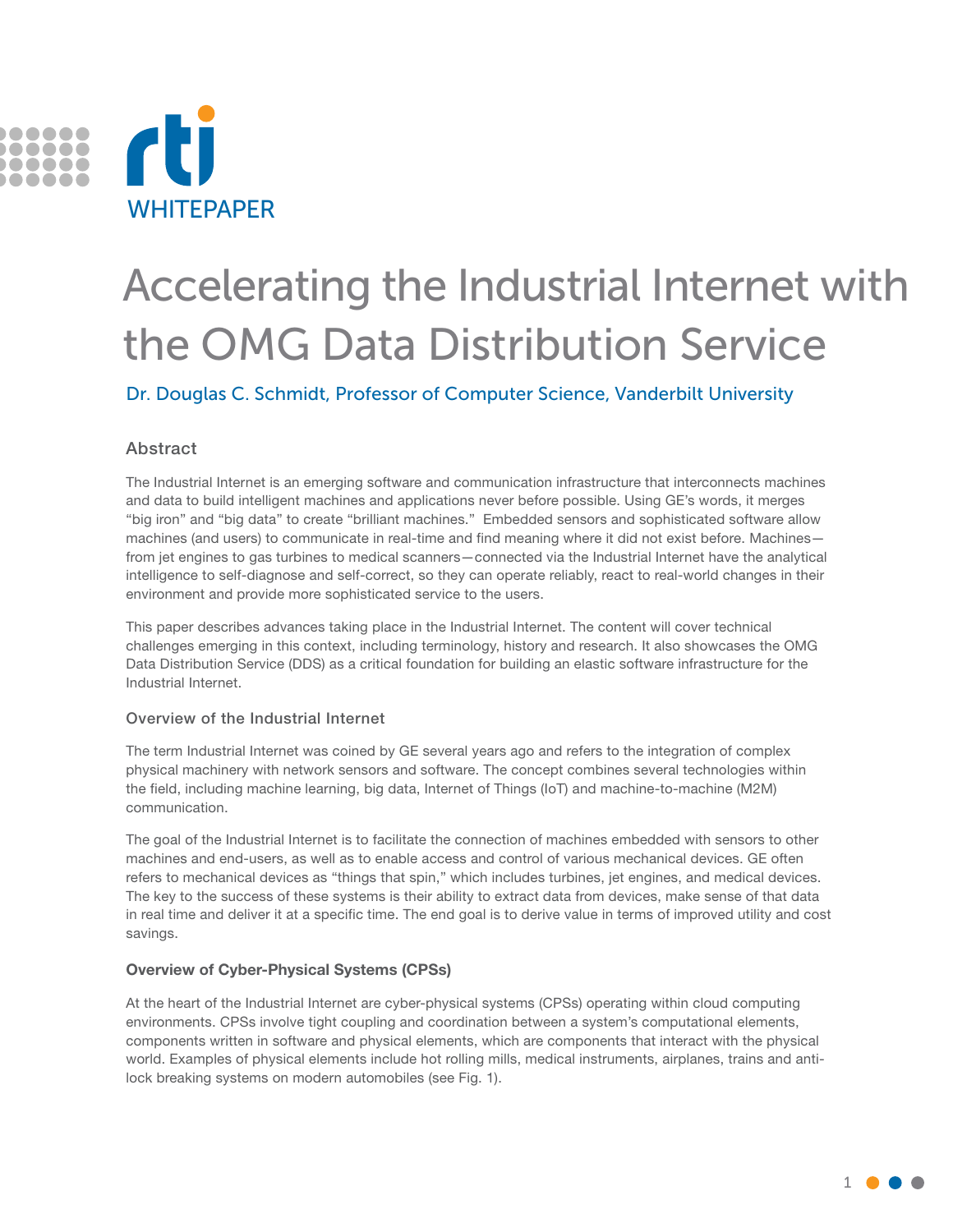

Figure 1. Cyber-physical systems (CPSs) feature tight coordination between computational and physical elements.

CPSs increasingly use network processing elements to control devices and interactions. Interactions may include physical environments, such as wind farms, chemical environments or biological environments, such as pharmaceutical factories. These interactions may also be used for experiments in big data, big science, smart grid power control and other domains (see Fig. 2).



Figure 2. CPSs increasingly use networked processing elements to control physical, chemical or biological processes or devices.

CPSs are time-sensitive, meaning that correct information or action delivered or executed too late results in an incorrect outcome. As a result, the dependability of CPSs has not only a reliability dimension but also a temporal one. In other words, system functions must occur in a timely manner. Security is increasingly important to CPSs since it is detrimental to deliver information at a specific time if the information has been tampered with or compromised.

After decades of research and development on these CPSs in industrial, military, aerospace, and telecom, one particularly illustrative example of a mission-critical CPS comes from a company in Germany that builds quality control equipment for beer bottling. This system takes photos of beer bottles during the manufacturing process and performs image processing to monitor quality. Image processing of the photos is used to detect defects in the glass, mold in the beer and other imperfections.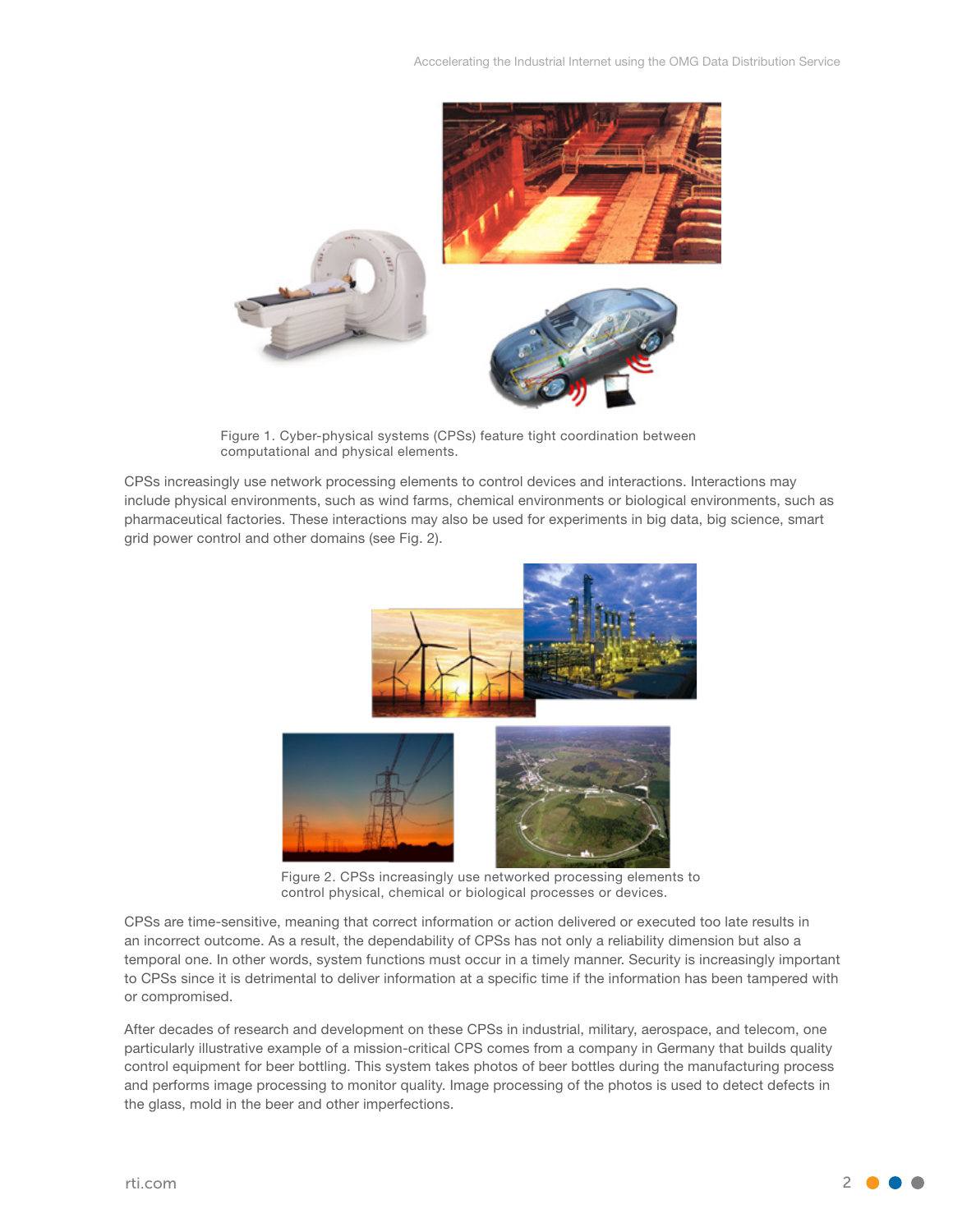# Maximized Data to Packet Ratio

The DDS wire protocol was designed for distributed real-time applications. It was therefore originally designed to be highly efficient on the wire. For example, data type information is exchanged once at discovery time, not continuously at run-time. Also, the open OMG standard wire protocol of DDS (called the DDS-RTPS Interoperability Wire Protocol) uses a very compact and efficient binary wire data representation (Common Data Representation, or CDR). RTI has numerous benchmarks that support its throughput capabilities (see http://www.rti.com/products/dds/benchmarks-cpp-linux.html ).

The application developer is also given fine-grain control of packet sizes, which is particularly important in low bandwidth and high latency networks where application data needs to be placed into large data packets to minimize the impact of latency on the application. RTI Data Distribution Service also uses type information intelligently to put minimum data on the wire. For example, it supports sparse data types so that for a given type, only changed fields would be transmitted on the wire (see http://www.rti.com/products/index.html).

#### **Distributed Cyber-Physical Systems and the Role of Cloud Computing**

CPSs have historically been used to control devices in stand-alone environments that often aren't connected to a network at all. Although there are still many of these types of CPSs, this paper focuses on CPSs that are connected via local area networks (LANs) or wide area networks (WANs). These distributed CPSs must address many requirements and challenges that aren't as relevant for stand-alone CPSs, including partial failure and higher latency and jitter due to shared communication links, as well as denial of service attacks.

Although there are a number of examples of distributed CPSs (primarily in the aerospace and defense domains), these types of systems have historically been highly proprietary and expensive to develop and sustain. In recent years, the enormous investment in commodity cloud computing environments has spurred an interest in leveraging these technologies as the basis for distributed CPSs. Cloud computing provides a utility model for computing that enables ubiquitous, convenient and on-demand access across a network to a shared pool of configurable computing resources.



Figure 3. Key characteristics of cloud computing environments.

The key characteristics of cloud computing environments (see Fig. 3) include:

- • On-demand self-service, which refers to the ability of consumers to unilaterally provision computing capabilities including networks, storage and servers. This requires the ability to interact over high-speed broadband networks.
- Resource pooling and multi-tenant models, in which multiple applications can run in the context of shared server and networking resources. Achieving these elastic capabilities requires the means to automatically and rapidly expand and contract the amount of computation and storage based on dynamically fluctuating levels of demand.
- • Measured service, in which resource utilization can be controlled via some type of metering capability.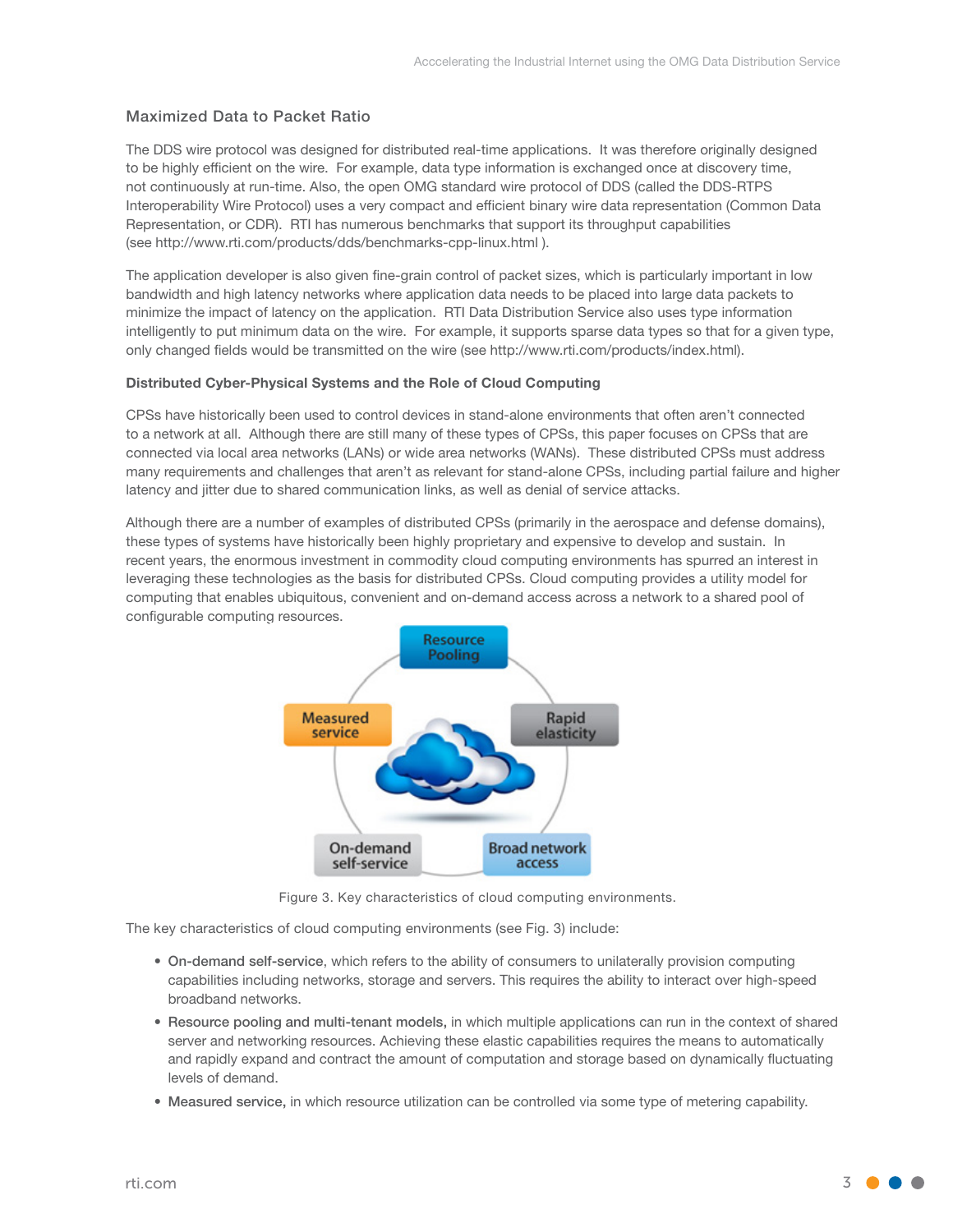The goal of cloud computing is to treat computing and communications as utilities and provide these capabilities without requiring excessive involvement from operators or service providers, as it should instead be achieved largely through application control. A key benefit of cloud computing lies in the economies of scale provided by multi-tenancy and elasticity, which involve the ability to have multiple applications and services sharing the same computing infrastructure, as well as the potential to expand and contract infrastructure as needed and on-demand. Virtualization can be useful in these scenarios, but it may become detrimental in cyberphysical systems due to overhead and scheduling issues.

Most applications of commodity cloud computing focus on web hosting, where low cost (e.g., via resource sharing) and high availability (e.g., via replication) are the most critical quality-of-service (QoS) properties. Although these environments are increasingly being adopted by consumers and certain industries, many of the classic implementations of cloud computing are at odds with CPS requirements, such as bounded latency, jitter and priority inversions.

#### **Research and Development Progress for Distributed Cyber-Physical Systems**

Many CPS design and operational paradigms have come and gone during the past 40 years. In the 1970s and 1980s, there was a tendency to build CPSs via a tightly-coupled design paradigm (see Fig. 4).



Figure 4. Legacy CPS designs tend to be stovepiped, propietary, brittle and nonadaptive, vulnerable and expensive to develop and evolve.

These CPSs were designed in a stovepipe manner with many and little reuse or sharing. Most elements of these systems were proprietary and controlled or built by a single integrator. They were also non-adaptive. For example, if changes were made to requirements or the runtime environment, many parts of the systems broke. As a result, these CPSs were expensive to sustain and evolve, in addition to incurring vulnerabilities due to not being designed to connect to the Internet.

In general, the limitations of the tightly-coupled design paradigm are that small changes made to the system can break almost anything. Examples of these problematic changes include adjustments to requirements, implementation, infrastructure, operating systems, programming languages, middleware and networks.

This tightly-coupled design paradigm is also problematic due to the ways in which developers and operators have traditionally provisioned, scheduled and certified CPSs. The operational capabilities and characteristics of traditional CPSs are typified by the need to obtain all the required resources. If this provisioning process goes smoothly, traditional CPSs usually work well. If not all of the resources are acquired, however, there can be major issues and CPSs simply do not work as needed (see Fig. 5).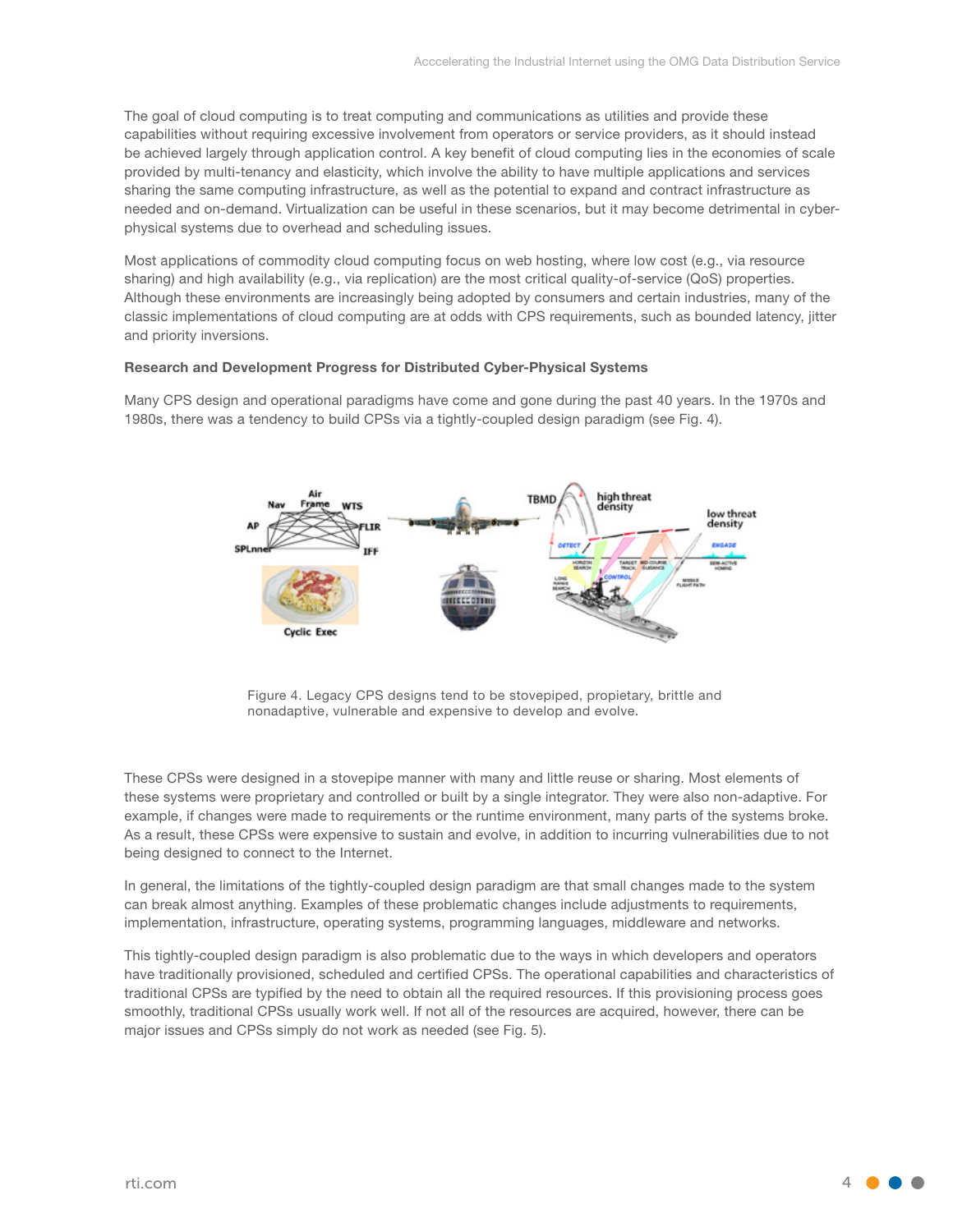

Figure 5. Tightly-coupled design paradigm.

The tight coupling of these CPSs is exacerbated by stringent end-to-end QoS requirements, including bounded latency and absence of priority inversion. To meet these requirements, developers of traditional CPSs typically lock everything down, share limited information between priority groups and allocate resources statically. While this strategy works for small CPSs in closed stand-alone environments, it simply doesn't scale to meet the needs of distributed CPSs being developed and planned for today's Industrial Internet. In particular, computing clouds aren't typically viewed as platforms that must be statically provisioned or tightly managed without sharing.

Over the past decade, there has been tremendous improvement in research and development for distributed CPSs, as well as evolution in the adoption and application of newer design paradigms. For example, cuttingedge CPSs in military, aviation and civilian domains are more layered and componentized than those of previous decades (see Fig. 6).



Figure 6. Modern, leading-edge CPS designs tend to be layered and componentized, standards and COTSbased, robust to failures, adaptive to operating conditions and cost effective to evolve and retarget.

Modern CPSs include layers of standardization and have become more robust at the infrastructure level. Moreover, advances in loosely-coupled CPS software and system architecture have improved such that when problems arise, properly programmed systems are able to cope using appropriate adaptive modifications.

A further benefit of these modern, less tightly-coupled CPSs is that solutions are more cost-effective to evolve and retarget. Developers are less apt to have to backtrack and recertify an entire CPS when minor changes are made, which is a key cost-driver for sustainability in legacy systems. Consequently, changes can be made to a CPS environment, requirements and aspects of implementation, including those that are hidden behind component or module boundaries.

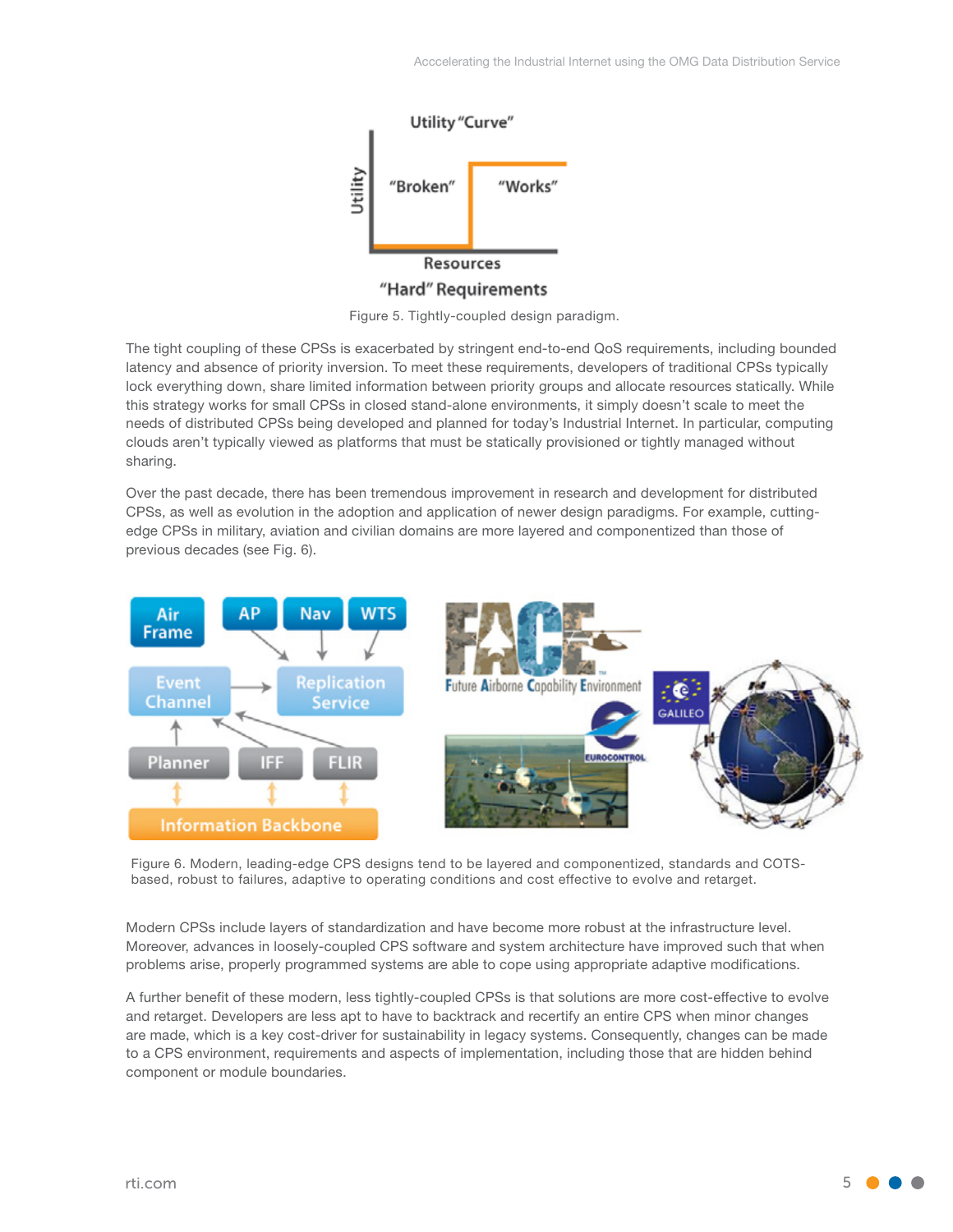Modern CPSs have improved from an operational point of view. The majority of new loosely-coupled CPSs are being constructed via data-centric and reusable protocols. Event and messaging buses are more resilient in these types of CPSs. The CPSs themselves, when constructed properly, are designed to work appropriately even if they don't receive all resources in a timely manner, which enables dynamic allocation and management (see Fig. 7). There is the added benefit of better sharing support for resources, especially in environments with the ability to describe priorities and importance of information flow at multiple levels.



Figure 7. Loosely-coupled CPSs ensure acceptable end-to-end QoS and enable dynamic resource allocation and management.

Some of the operating platforms that have evolved to support modern CPSs have much in common with computing clouds. For example, the total ship computing environment developed for the US Navy's DDG-1000 destroyer include advances in distributed resource management based on many of the technologies mentioned throughout this paper (also see http://www.dre.vanderbilt.edu/~schmidt/JSS-DRM.pdf). While the scale of a DDG-1000 destroyer is not nearly as large as the Industrial Internet, it serves as a good example of how metropolitan area network (MAN)-sized CPSs are being developed reliably and securely.

#### **Current Research and Development Trends and Challenges for Distributed Cyber-Physical Systems**

Current trends and challenges within the domain of distributed CPSs are a hot topic of discussion. Considering the activity in this space, it is useful to be familiar with past developer approaches and gain insight from those experiences.

#### **Elastic Hardware**

The CPS space is complicated, but some answers can be found in research conducted on elastic hardware platforms in cloud computing environments. Elastic hardware refers to platforms with the ability to add or remove CPU capacity within a reasonable time frame and price. This technology enables cloud providers to add or subtract hardware without the need to change underlying business logic or software configurations. Since programmers' time has become a precious commodity, the flexibility enabled by elastic hardware is tremendously valuable.

One complication of elastic hardware is that most platforms have been utilized for hosting web applications in public cloud environments or data centers. Although those environments have been relatively reliable for conventional web hosting services, they pale in comparison to the complexities and mission-criticalities of Industrial-Internet-style applications, where support for secure, real-time communications and failover are essential.

Elastic hardware is thus necessary, but not sufficient, for building elastic applications that possess cyberphysical properties. There are a number of reasons why programming elastic hardware for CPS is hard. The first is that many programming models used by developers are inadequate. Developers tend to use complicated or obtrusive APIs, which are challenging to program. Conversely, there are solutions that are simple to program, but tend to have problems with respect to scalability and predictability. These solutions work well if timeliness is not a concern, but they are not a viable solution when timeliness is paramount.

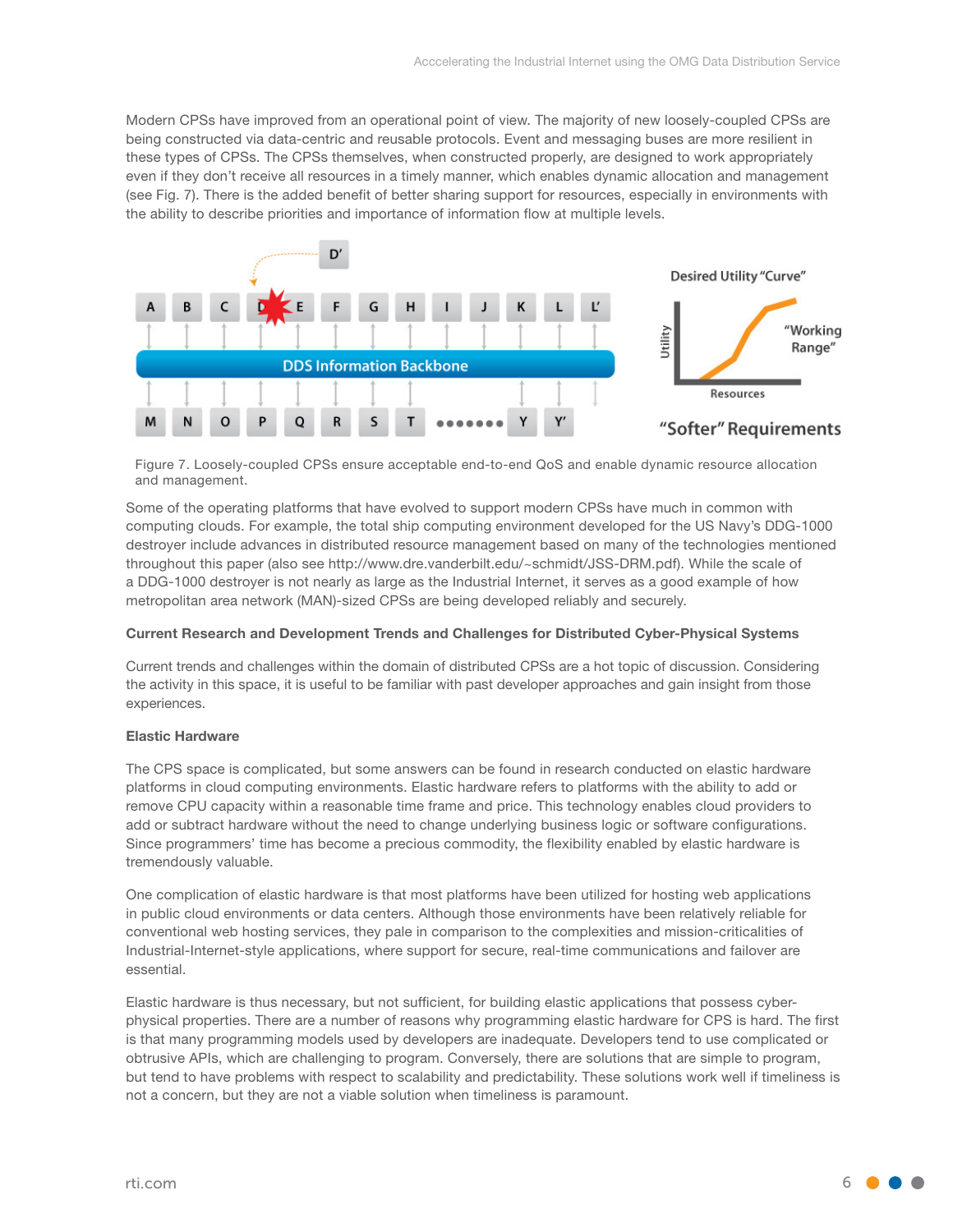Another issue is the general lack of understanding for real-time, concurrent network solutions. There are many inherent and accidental complexities in this area, including race conditions, deadlocks, priority inversions and missed deadlines. The CPS development community needs to become more familiar with these issues so they can work more effectively at fixing them with available tools.

Some operating platforms provide good support for multicore solutions, but do not have sufficient support to seamlessly transition from multicore to distributed core. When this is the case, the system will work well up to about 16 cores (i.e., the current scale supported by high-end Intel or AMD multicore chip sets), and then start to degrade significantly when the system scales beyond that.

Finally, there is the long observed issue of inadequate support for QoS at scale. In this context, QoS refers to the ability to control systematic quality attributes (often referred to as "non-functional properties"), including prioritization, failover and robustness, as well as system-wide resources in an end-to-end environment over various types of networking infrastructure. Approaches that work well for conventional web-based systems often do not work as well in the mission-critical CPS domain.

The impediments to programming elastic applications on elastic hardware affect the majority of computing systems, though they are particularly problematic for CPSs. As a result, many organizations believe at their peril that the traditional Internet and Web protocols that work well for ecommerce or file sharing will work just as well for more complex CPSs in the Industrial Internet. When they ultimately discover otherwise, the consequences are expensive, at best.

#### **Four Key Research Challenges for Elastic Cyber-Physical Systems to Support the Industrial Internet**

As discussed at the beginning of this paper, the Industrial Internet is an emerging software and communication infrastructure that connects machines, data and their users, to enable access and control of mechanical devices in unprecedented ways. It connects machines embedded with sensors and sophisticated software to other machines (and end users) to extract data, make sense of it and find meaning where it did not exist before. Machines—from jet engines to gas turbines to medical scanners—connected via the Industrial Internet have the analytical intelligence to self-diagnose and self-correct so they can deliver the right information to the right people at the right time (and in real-time).

Despite the promise of the Industrial Internet, however, supporting the end-to-end QoS requirements is hard and requires advances in a number of key areas, including:

• Precise auto scaling of resources with an end-to-end focus needs to be a feature of CPS. Auto scaling is often thought about as adding cores when demand rises and removing cores when demand wanes (see Fig. 8). Although this is certainly useful, it comes with the downside of not working properly from a systemwide perspective. Large-scale systems like the Industrial Internet require ways to scale up scheduling and auto scaling in a broad environment, to support precise behavior for end-to-end task changes.



Figure 8. CPU utilization.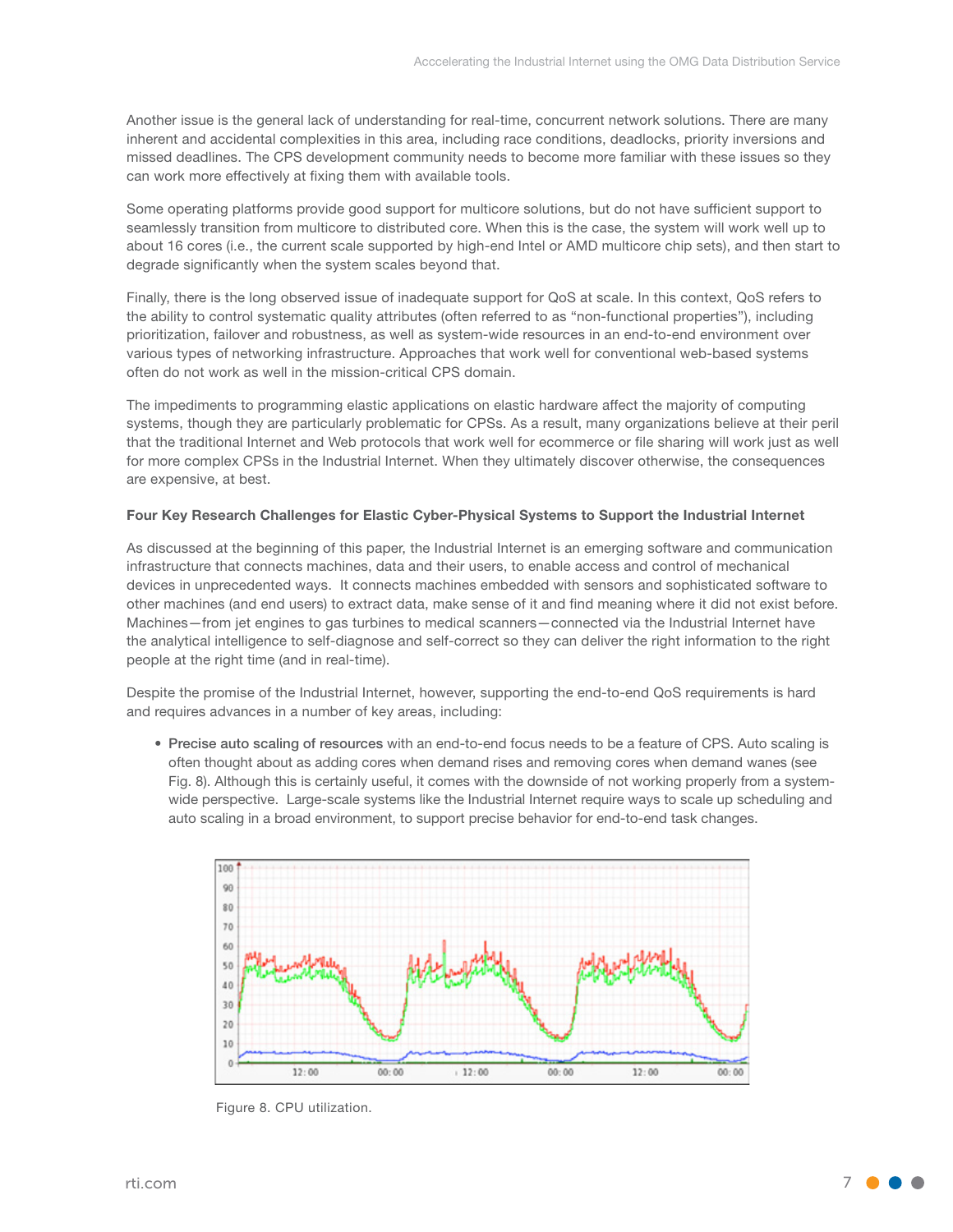Stability and safety properties within mission-critical CPSs require complex analysis to provide confidence that they will work as expected. Supporting this need calls for analysis examining reachability of states in system, which is currently a particularly hard part of the research space.

• Optimization algorithms that balance real-time constraints with cost and other goals must be in place (see Fig. 9). These problems can be solved by additional hardware, but not all developers have those resources available. Although deployment and configuration algorithms—along with services and infrastructure—are key to successful CPSs, implementing these algorithms effectively is hard in domains where the cost commodity marginal basis is driven down. For example, the automotive industry needs to sell in volume, and thus cannot afford to spend hundreds of dollars on high-end hardware in low-end to mid-level cars because the costs will not be recouped.



Figure 9. Multidimensional resource management.

 Another essential component for CPSs is creating the means to co-schedule or perform admission control and eviction of assorted task sets deployed on shared computing and communication resources to ensure that high priority operations take place at the appropriate time. These requirements are not typically met in conventional cloud computing environments. In other words, when these systems get overloaded, the QoS degrades and there is no clear way to prioritize between tasks.

• Improved fault-tolerance fail-over that supports real-time requirements is crucial in environments with high probability of failures and attacks. One way to do this is semi-active replication, which is used so that when the system is running and failures occur, they can failover rapidly and predictably (see Fig. 10).



Figure 10. Semi-active replication is used for rapid and predictable failover.

 This replication style is designed to have some of the benefits of both the active replication and passive replication styles, including predictable failover times and deterministic behavior during program execution. (see http://www.dre.vanderbilt.edu/~schmidt/PDF/WDMS02.pdf)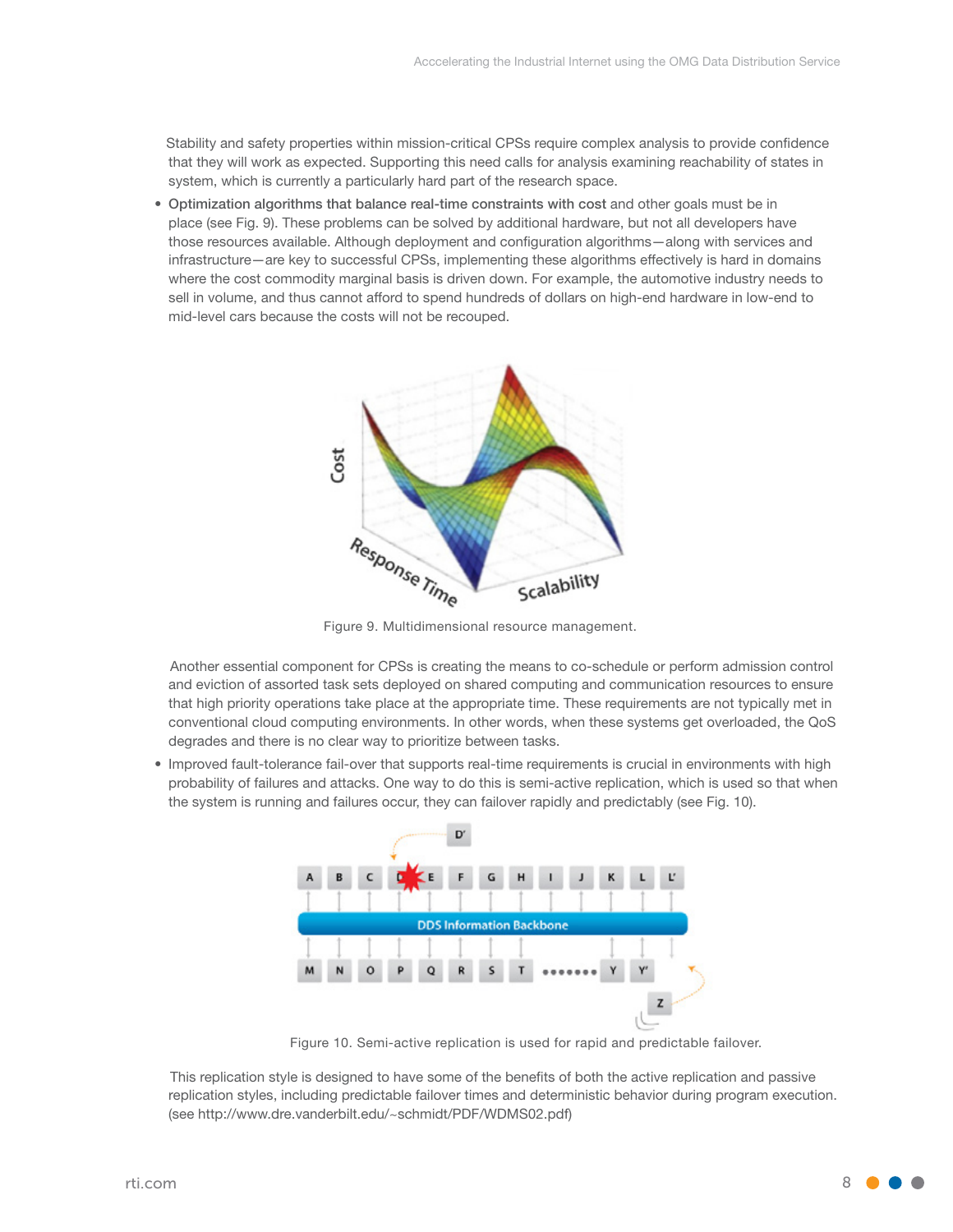• Data provisioning and load balancing algorithms that take into account a variety of properties, including geo-physical, when deciding where to migrate work (see Fig. 11). Cloud computing is generally considered as so flexible that there is little difference to where computation takes place and storage resides, which makes sense when there are no real-time QoS needs. As real-time QoS needs arise, the location where parts of the system will run becomes more important. In these cases, affinity should be emphasized to reduce latency and jitter.



Figure 11. Data provisioning and load balancing algorithms use many different properties when deciding where to migrate work.

 Storage is a key factor in CPS, as it does not do much good to virtualize storage if it then takes too long to move data from one node to another. At the same time, rebalancing and replication also need to happen. Taking physical dimensions into account in the context of load building is beneficial and not practiced as often as it needs to be. Developers must also discover a way to exploit physical characteristics of data and computation to better distribute work throughout clouds.

Developers of distributed CPSs need a holistic approach. Advance in this area is challenging because many researchers work in isolation, while most product companies work on projects one or two layers at a time. Success requires approaches from both research and product points of view that span the layers of these projects and can work end-to-end.

#### **A Promising Solution**

Meeting the challenges of distributed CPSs—including, but not limited to, the Industrial Internet—requires rethinking basic properties and principles commonly ascribed to cloud computing. Whatever the final solution for elastic cyber-physical systems software infrastructure may be, it must include support for the following requirements:

- Systems must be flexible, as they must be able to replace, reuse, analyze, distribute, paralyze in isolation and then compose these pieces back together in a dependable way.
- • Systems need to be open so that programmers do not program themselves into a corner with a solution that only works with commitment to a single vendor.
- • Systems need to be uniform with respect to treating multicore and distributed core in a common way. Uniformity keeps these two components transparent from the applications and services they run.
- • Systems must be scalable as the demand for ever-increasing scope rises. Solutions such as load balancing algorithms take advantage of elastic hardware resources at the infrastructure level.

One of the most important considerations for meeting these requirements of distributed CPS is middleware, which resides between applications and the underlying operating systems, networks and hardware. Middleware provides key services that are essential to design and operate distributed CPSs at the scale of the Industrial Internet and ultra-large-scale (ULS) systems.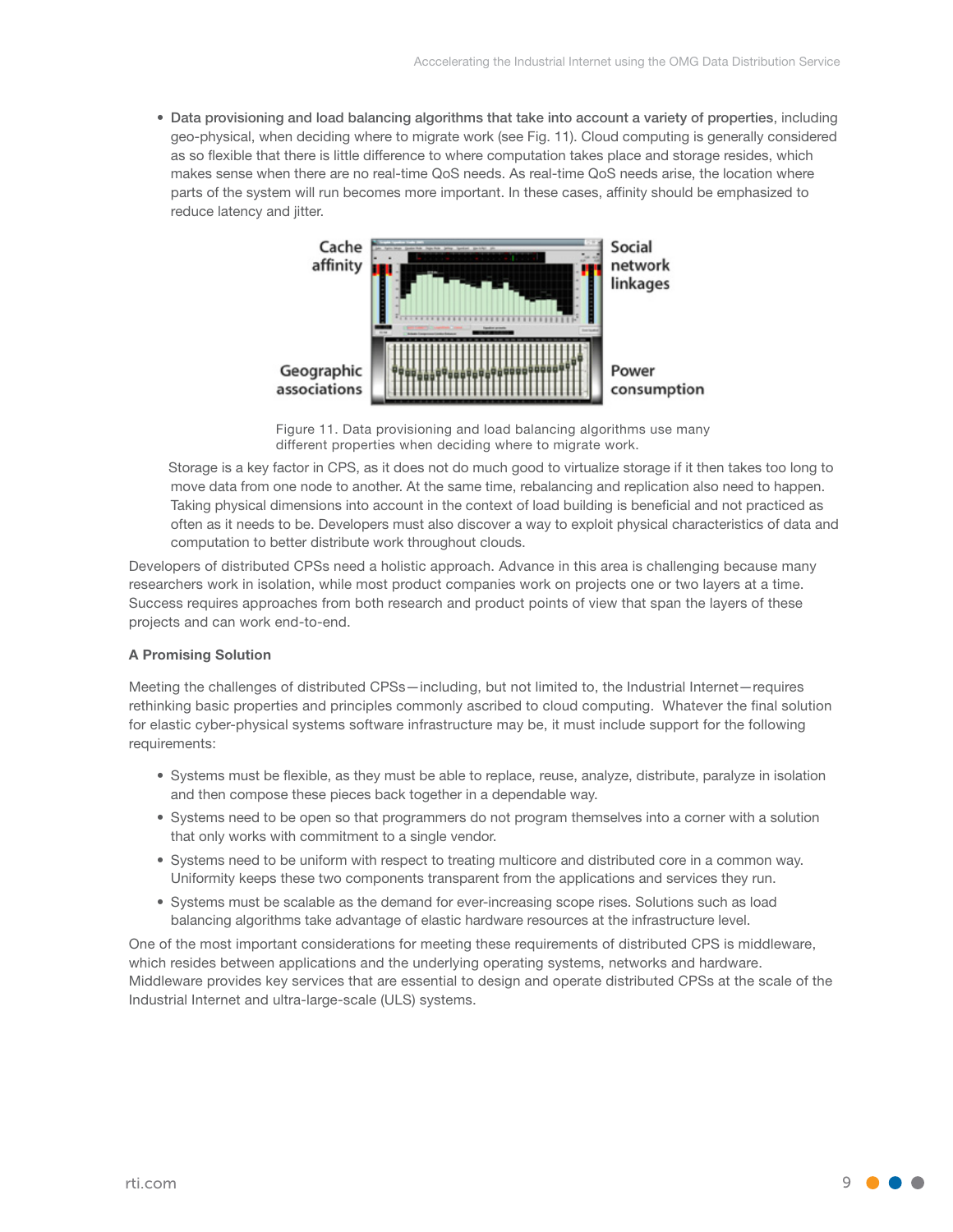#### **Key Layers of Distributed CPS Software Infrastructure**

Anyone who has taken a networking course knows that there are seven layers in the OSI stack and four layers in the Internet stack. In general, people are less familiar with the layers within the middleware stack, which is essential to successfully developing next-generation software infrastructure for distributed CPSs and the Industrial Internet. Figure 12 illustrates the key layers.



Figure 12. Key layers of distributed CPS software infrastructure.

An operating system is a hardware abstraction layer that allows higher-level services and applications to ignore differences in the hardware. Examples of operating sytsems for CPSs include real-time Linux, VxWorks and Solaris. Host infrastructure middleware is an operating system abstraction later that abstracts away from the operating system and removes accidental complexities of the system's APIs. It amplifies programming software in a portable way. Examples of host infrastructure middleware for CPSs include real-time Java and ACE.

The next level up is distribution middleware, which allows for decoupling and abstracting the fact that there is a network between the sender and receiver of messages. Distribution middleware provides the ability to communicate across address and host boundaries in a way that is unobtrusive to the application. Examples of this type of middleware for CPSs include real-time CORBA and DDS.

Common middleware services comprise the next layer. Once distribution middleware is implemented, it becomes easier to program across a network. The next challenge is deciding how to build reusable services that name the information, discover services, detect presence, send events to subscribers in a predictable way, monitor health, provide information durability and historical data, record data flows and transactions, perform failover operations, and so on. These all fall within the realm of common middleware services.

Domain-specific middleware services are perhaps the most important layer. These middleware services involve intellectual property or value added in a particular domain such as avionics, SCADA, C4ISR, air traffic management and healthcare. This area is where the bulk of the industrial Internet lies, and where the next generation of standards and capabilities must be researched.

#### **Promising Elastic CPS Middleware: The OMG Data Distribution Service (DDS)**

The Object Management Group (OMG) Data Distribution Service (DDS) for Real-Time Systems possesses all of the criteria for distributed CPS software infrastructure mentioned above. It is flexible, open, uniform and scalable. DDS supports a pattern language that allows loosely coupled, heterogeneous, evolvable, scalable and dependable distributed CPS. DDS is used widely throughout this domain because it provides a powerful software infrastructure for building Industrial Internet and other large-scale CPSs.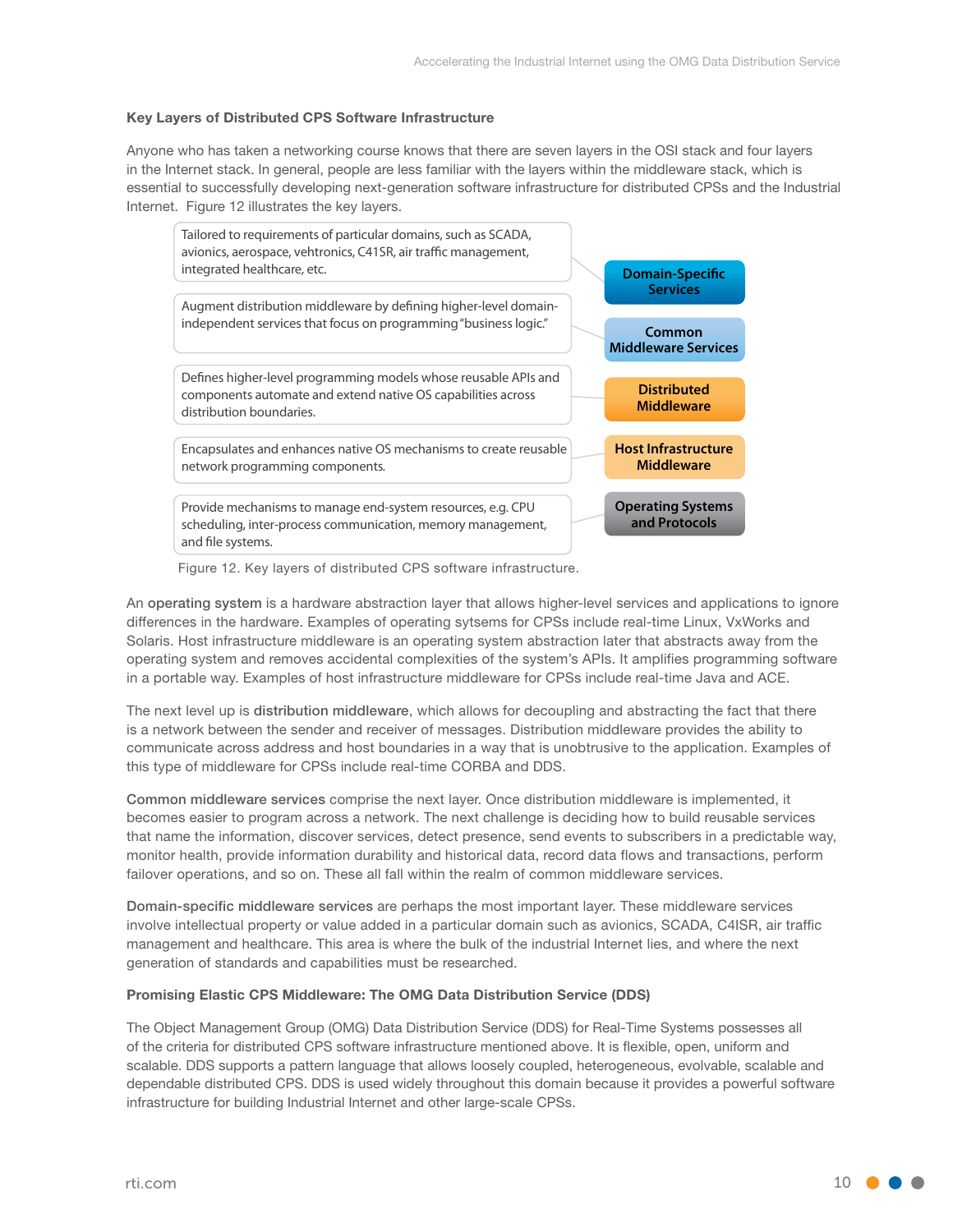DDS supports different types of information modeling, including relational. Relational modeling uses a datacentric publish-subscribe abstraction in which events and their relationships to each other may be assigned. DDS reinforces the idea of a global data space, which enables the ability to read and write data asynchronously, anonymously and decoupled in time and space (see Fig. 13). It allows production and consumption of data in the global data space in many ways. DDS also permits control of the way in which information flows through a space, which is a powerful tool.



Figure 13. A global data space enables the ability to read and write data asynchronously, anonymously and decoupled in time and space.

DDS is well suited for Industrial Internet and other distributed CPSs in part because of its rich set of QoS policies. QoS policies allow for the control of variables essential to delivering information in a timely and dependable manner. There are about two-dozen QoS policies in DDS that handle priorities, deadlines, data durability, replication and redundancy, history, resource utilization and more(see Fig. 14).

|                | <b>QoS Policy</b>            | <b>QoS Policy</b>         |              |
|----------------|------------------------------|---------------------------|--------------|
| Volatility     | <b>Durability</b>            | <b>User Data</b>          | User QoS     |
|                | <b>History</b>               | <b>Topic Data</b>         |              |
|                | <b>Reader Data Lifecycle</b> | <b>Group Data</b>         | Presentation |
|                | Writer Data Lifecycle        | Partition                 |              |
| Infrastructure | Lifespan                     | Presentation              |              |
|                | <b>Entity Factory</b>        | <b>Destination Order</b>  |              |
|                | <b>Resource Limits</b>       | Ownership                 | Redundancy   |
|                | Reliability                  | <b>Ownership Strength</b> |              |
| Delivery       | <b>Time-Based Filter</b>     | <b>Liveliness</b>         |              |
|                | Deadline                     | <b>Latency Budget</b>     | Transport    |
|                | <b>Content Filters</b>       | <b>Transport Priority</b> |              |

Figure 14. DDS includes about two dozen QoS policies.

QoS policies particularly relevant to CPS include the ability to indicate durability, latency, latency bounds and reliability bounds. Likewise, these QoS policies also support the ability to manage availability, coherency issues and resource constraints. There are various actions that can be implemented in this space to gain greater control of CPS.

DDS allows matching of publishers and subscribers in terms of QoS policies that are requested/offered (RxO). This distributed matching capability allows DDS implementations to decide on an optimal way to connect end-to-end flows of producers and consumers. When this capability is integrated on top of an intelligent communication infrastructure, it is able to provide control over the network core.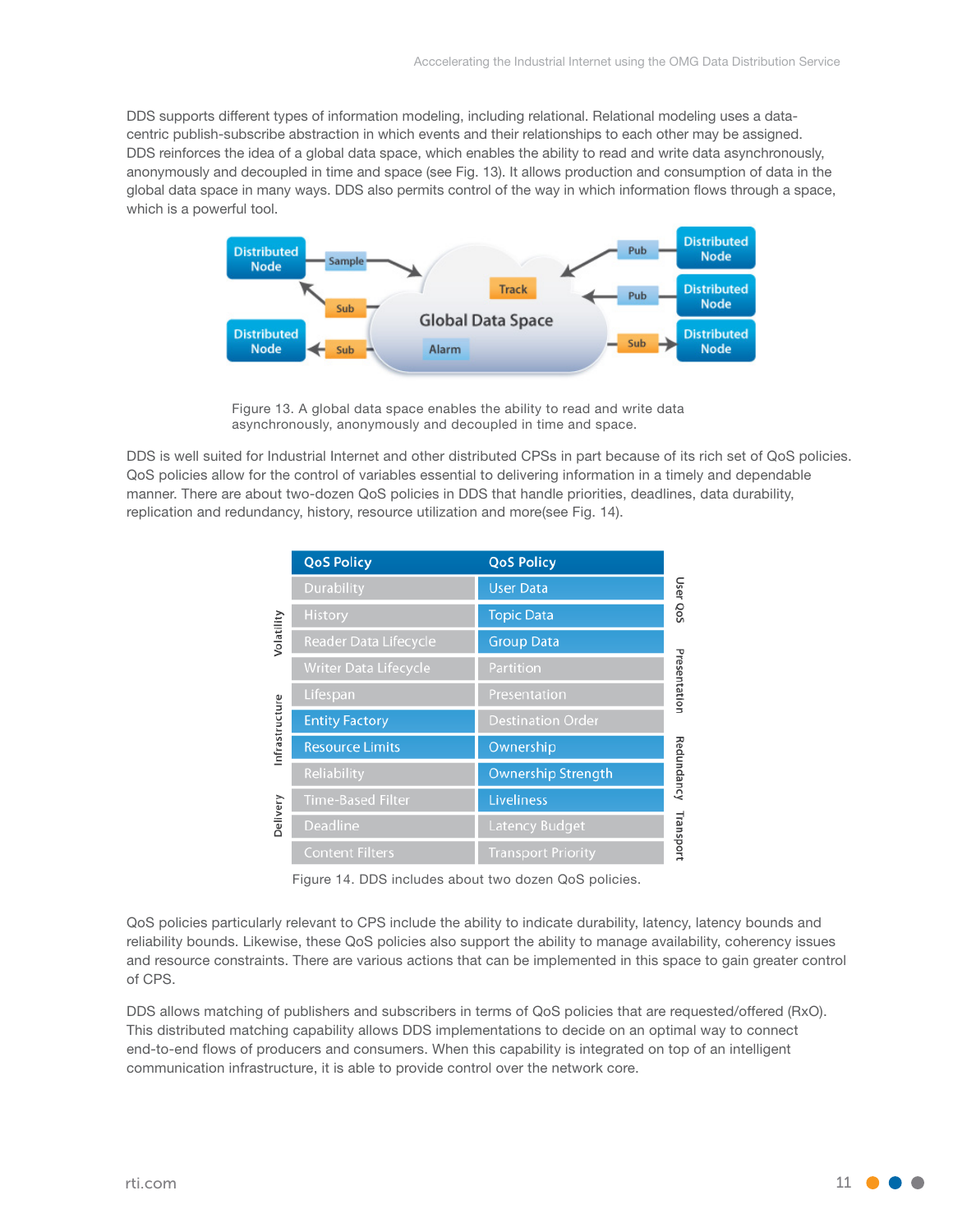Since large-scale CPSs do not exist in a vacuum, the ability to bridge different components together is crucial. DDS provides many ways to bridge other technologies through the DDS data bus, which enables communication with web services, Java messaging service and other protocols in a way that can plug and play seamlessly with legacy and new systems. There are also a number of standards available within the DDS ecosystem, such as Java, C++ and UML. It can also take advantage of other standards, including mappings to RESTful web services.

When integrating large-scale CPSs, no single vendor is sufficient. The potential to interwork and connect between parties using a heterogeneous selection of middleware is both valuable and necessary. The OMG Real-Time Publish Subscribe Protocol (RTPS) is the standard Interoperability Wire Protocol used by DDS implementations to enable different vendors to interoperate.

There is currently a vibrant research community focused on DDS. Also, a recently published paper describes various techniques for integrating DDS with WANs, (see http://www.dre.vanderbilt.edu/~schmidt/PDF/ DDS-WAN.pdf)

# **The Big Picture**

Despite advances in elastic hardware, it is still hard to deploy CPSs in cloud environments, making the right support necessary. It is improbable that public clouds will be the basis of mission-critical Industrial Internet systems. It is more likely that private clouds will be used, but that does not mean those systems will not benefit from standards and other technologies.

According to the experts, what matters most in computing clouds for CPSs is multi-tenancy and elasticity. Virtualization is beneficial if it can be afforded, but the goal is to run on the bare hardware using powerful integrative middleware technologies, such as DDS. DDS is an ideal fit for distributed CPSs because it is standards-based and includes a number of open-source solutions that facilitate the mixing and matching of capabilities and the ability to build infrastructure for dependable cyber-physical systems.

Although great progress has been made, there remain many research challenges surrounding CPSs. Despite these challenges, DDS is still the most closely matched to the CPS domain and capable of providing off-the-shelf solutions that address these challenges (see http://www.industrialinternet.com/blog/ three-qs-professor-douglas-schmidt/).